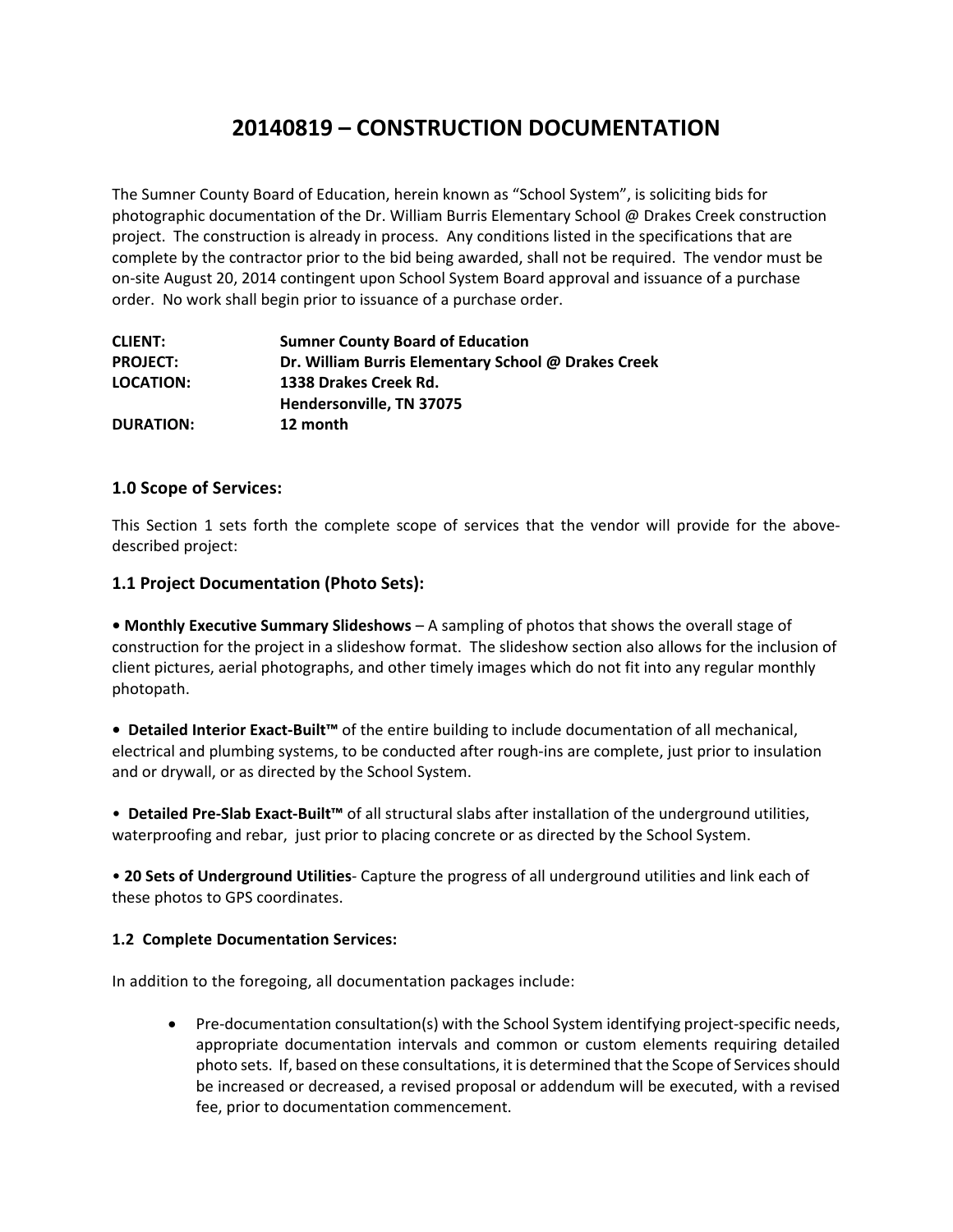- Baseline schedule analysis in order to evaluate and estimate appropriate photo set intervals and durations.
- Determination of optimal photograph locations/perspectives ("hotspots") based on the site plans and building floor plans provided by the School System or its agent(s) and designed to capture the total progress of construction at the agreed upon intervals and/or milestones.
- A highly representative number of digital photographs at such intervals and for such durations, and at the specified milestones, as requested by the School System and set forth in Section 1.1, above.
- Linking each photo set to the appropriate location on the site plans and/or floor plans of the School System.
- On-line web hosting of the documentation on the vendor's website for the construction period covered by the documentation, accessible from anywhere internet is accessible.
- Password protected access to the documentation.
- Once the system is archived there will be certain functions that will not be available as they are on the online version such as print photo via native PDF functionality, email photo via native PDF functionality, scroll wheel zoom on Floorplan and the ability to add comments.
- Two digital copies of the entire Documentation upon completion.

# **2.0 Documentation Fees:**

The following Documentation Fee is inclusive of all the services set forth in Section 1 above:

- Set-up fee to review plans, strip plans, build website, coordination and mobilization, due on or prior to commencement.
- Monthly Invoice address to:

Sumner County Board of Education 1500 Airport Road Gallatin, TN 37066

### **2.1 Early Completion and Additional Build Time Fees**

Invoicing is based on a build period of approximately **(12) months**. If the scope of work set forth is Section 1 above is completed prior to that time, the balance of the Total Fees unpaid at the completion of the scope of work shall be due and payable within thirty (30) days of the final shoot. Exterior and Interior Progression Shoots in excess of the number set forth in Section 1, if required, will be priced as needed. Additional Detail Shoots will be priced individually.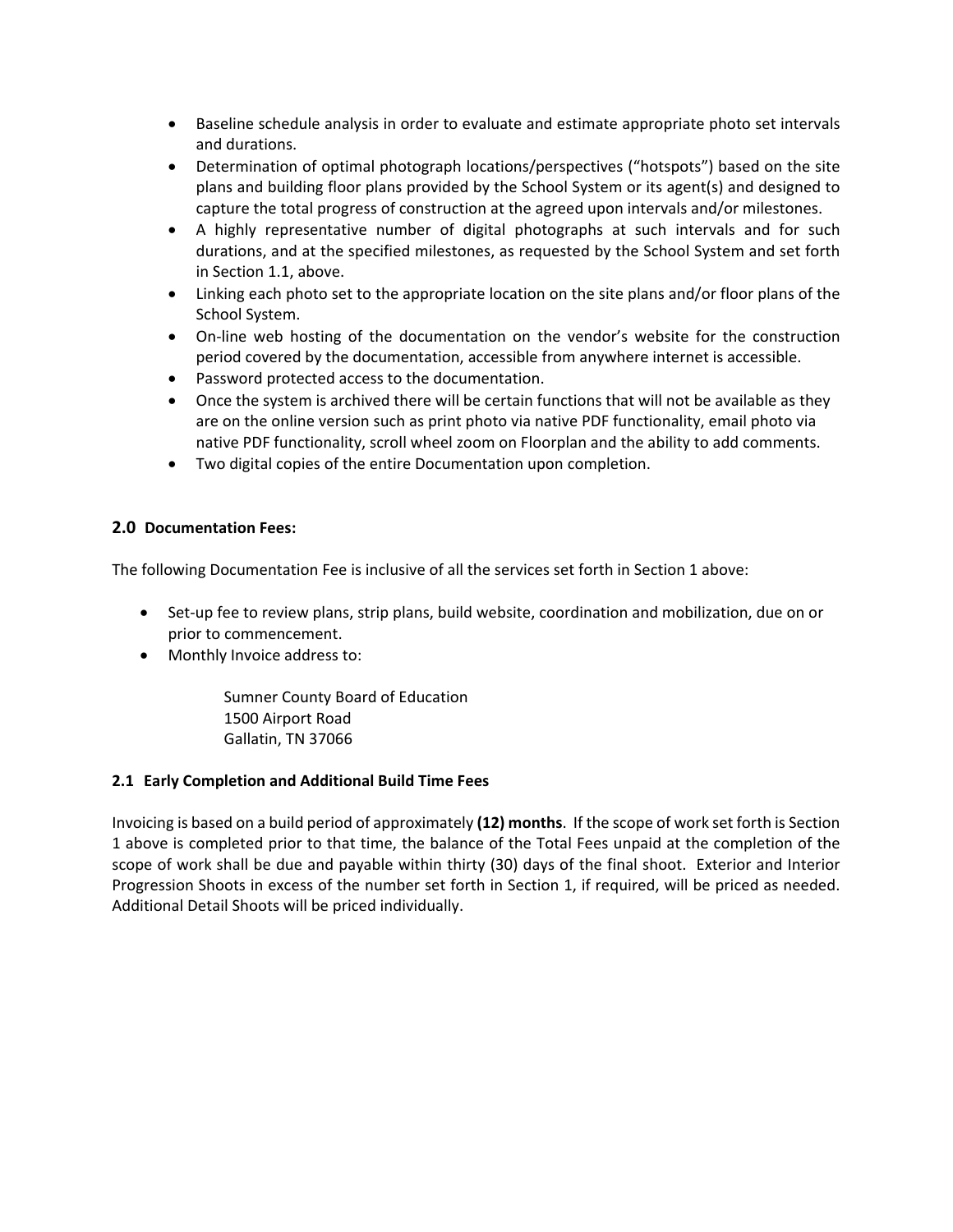# **SUMNER COUNTY BOARD OF EDUCATION**

Purchasing Department 1500 Airport Road Gallatin, TN 37066

|                                                                                                                      | <b>SIGNATURE</b> |
|----------------------------------------------------------------------------------------------------------------------|------------------|
| <u> 1990 - Johann John Stone, mars eta biztanleria (h. 1900).</u>                                                    | <b>PRINTED</b>   |
| <u> 1989 - Johann John Harry Barnett, fransk kongres</u>                                                             |                  |
| 20140819 - CONSTRUCTION DOCUMENTATION                                                                                |                  |
| 9:00 a.m., TUESDAY, AUGUST 19, 2014                                                                                  |                  |
|                                                                                                                      |                  |
| \$<br>MONTHLY FEE                                                                                                    |                  |
|                                                                                                                      |                  |
| <u> 1989 - Johann John Stone, mars eta bat eta bat eta bat eta bat eta bat eta bat eta bat eta bat eta bat eta b</u> |                  |
|                                                                                                                      |                  |
|                                                                                                                      |                  |
|                                                                                                                      |                  |
|                                                                                                                      |                  |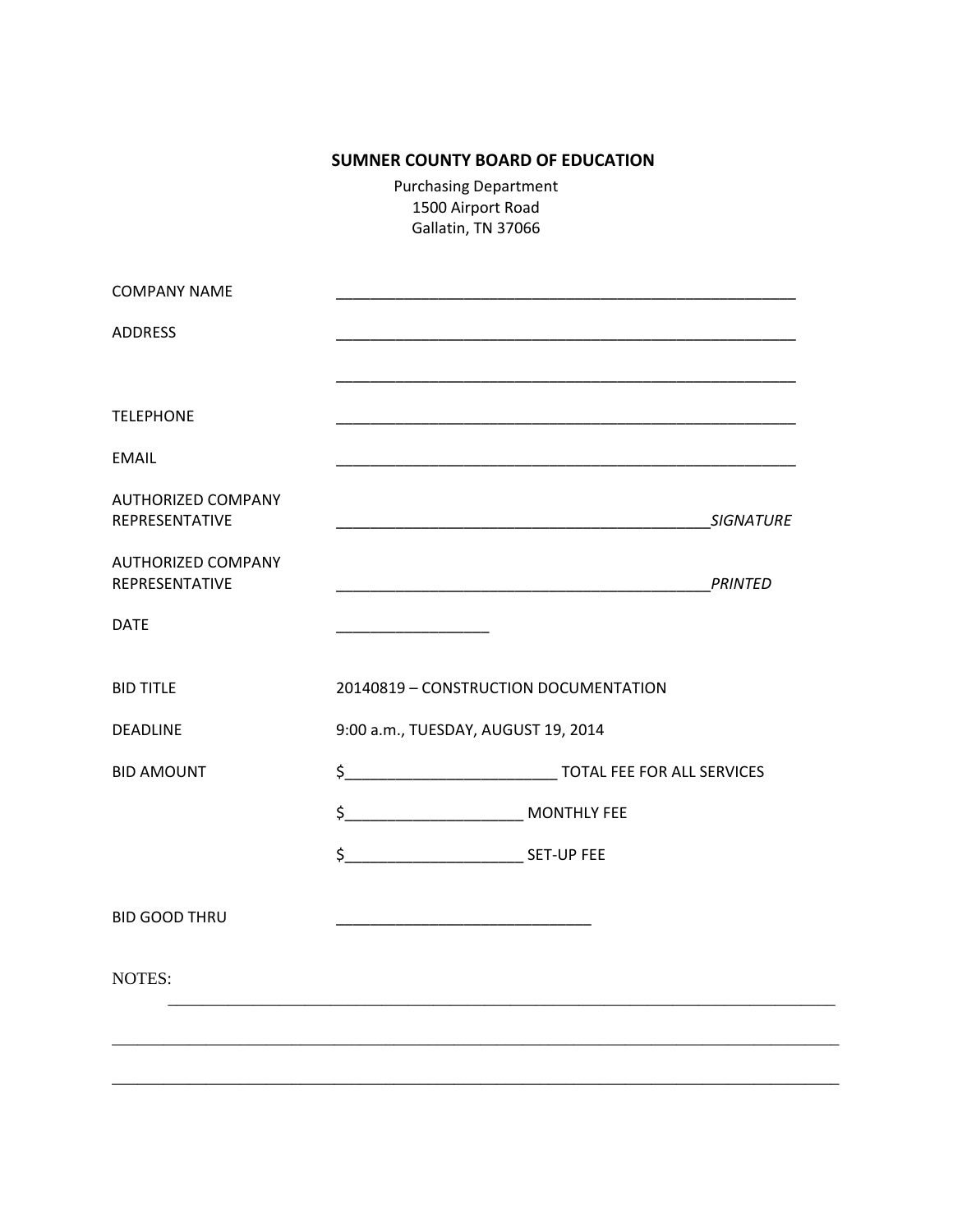# Invitation to Bid

## 20140819 CONSTRUCTION DOCUMENTATION

Responses to an Invitation to Bid will be received by the Purchasing Supervisor, Sumner County Board of Education, 1500 Airport Road, Gallatin, TN 37066 for 20140819 CONSTRUCTION DOCUMENTATION until 9:00 A.M. CDT Tuesday, August 19, 2014. Bid responses will be opened at that time, taken under advisement and evaluated. Should you have any questions please call Chris Harrison, Maintenance Department at (615) 451-5255. All proposals are subject to the Board of Education's conditions and specifications which are available from Vicky Currey, Purchasing Supervisor (615) 451-6560. All bids can be viewed on line at www.sumnerschools.org.